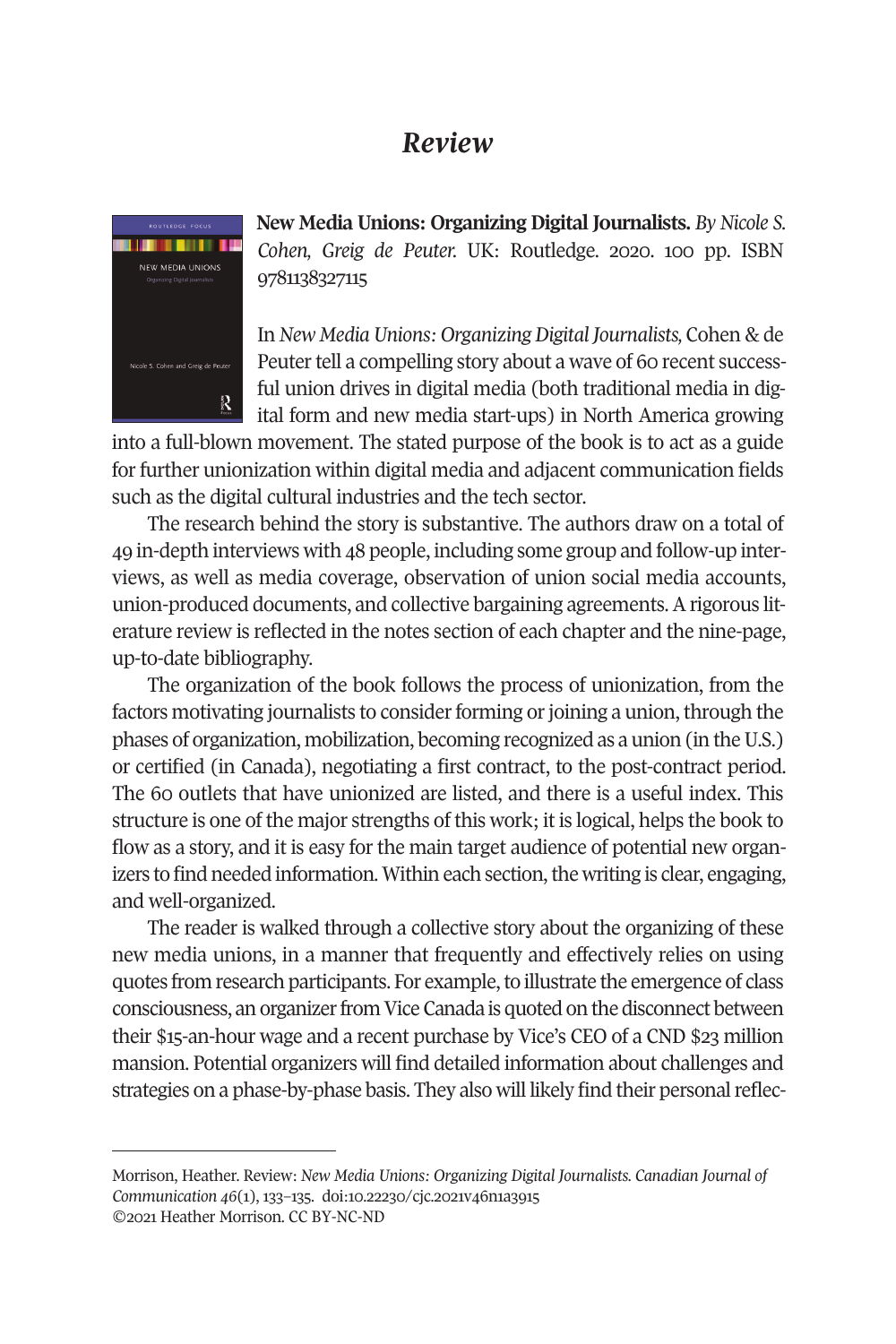tions, local workplace conversations, hopes, and concerns reflected in the examples and quotes, leading them to the analysis and strategies required for organizing. Moreover, the examples and list of successful unions are a source of possible contacts for potential organizers and other interested parties. The book is full of useful details such as which parent unions these new unions joined, the roles of the parent union vis-à-vis the local shop, specific organizing strategies, typical anti-union strategies employed in this sector, and how to counter them.

One common bargaining strategy is pointing to what others have achieved. In this sense, this book is useful in presenting the most commonly bargained items: compensation (i.e., pay and benefits, particularly healthcare), equity, and control. The authors also highlight the important social role of union organizing as a means of advancing diversity in hiring, the impact of minimum salaries in reducing economic disparity, improving workplace culture, and democratizing the workplace. Negotiable items that are specific to digital media that have been negotiated, some of which are relevant to other communication fields, include rights to continue freelance work, intellectual property rights, and editorial integrity (e.g., the right to refuse to write sponsored content).

The challenges, real dangers, and limitations of unionization are acknowledged along with the benefits. For example, after a successful union drive, Gawker was shut down and subsequently sold at a bargain price. Other outlets threatened shut-downs that did not occur. The authors note that it is too early to assess the impact of these new unions as many had only recently completed contracts at the time of writing. The impact of ongoing mergers and acquisitions in digital media on journalism, as well as on these unions, is unknown. Another limitation is the book's one-sided advocacy approach. The authors appropriately acknowledge, but do not address, other potential solutions to the crisis in journalism such as public media and/or worker-owned collectives.

One critique: the authors present union organizing as critical to the future of journalism, an antidote to the crisis of journalism in recent years that has resulted from media concentration and competition for advertising revenue from digital platforms such as Facebook and Google. While the benefits of union organizing for the journalists and journalism as a career are clear, union organizing per se is not likely to impact the trend toward media concentration, so this perspective seems overly optimistic.

The authors emphasize continuity in change. The tactics, challenges, and parent unions of traditional media outlets are evident in digital media organizing, while the digital media outlets have often employed new tactics, reflecting digital culture, such as individuals announcing intention to vote to unionize via twitter in contrast with traditional secrecy, and a Slack work stoppage.

Beyond practical guidance for potential organizers of more new media unions, this book serves as an important and unique case study, documenting a moment